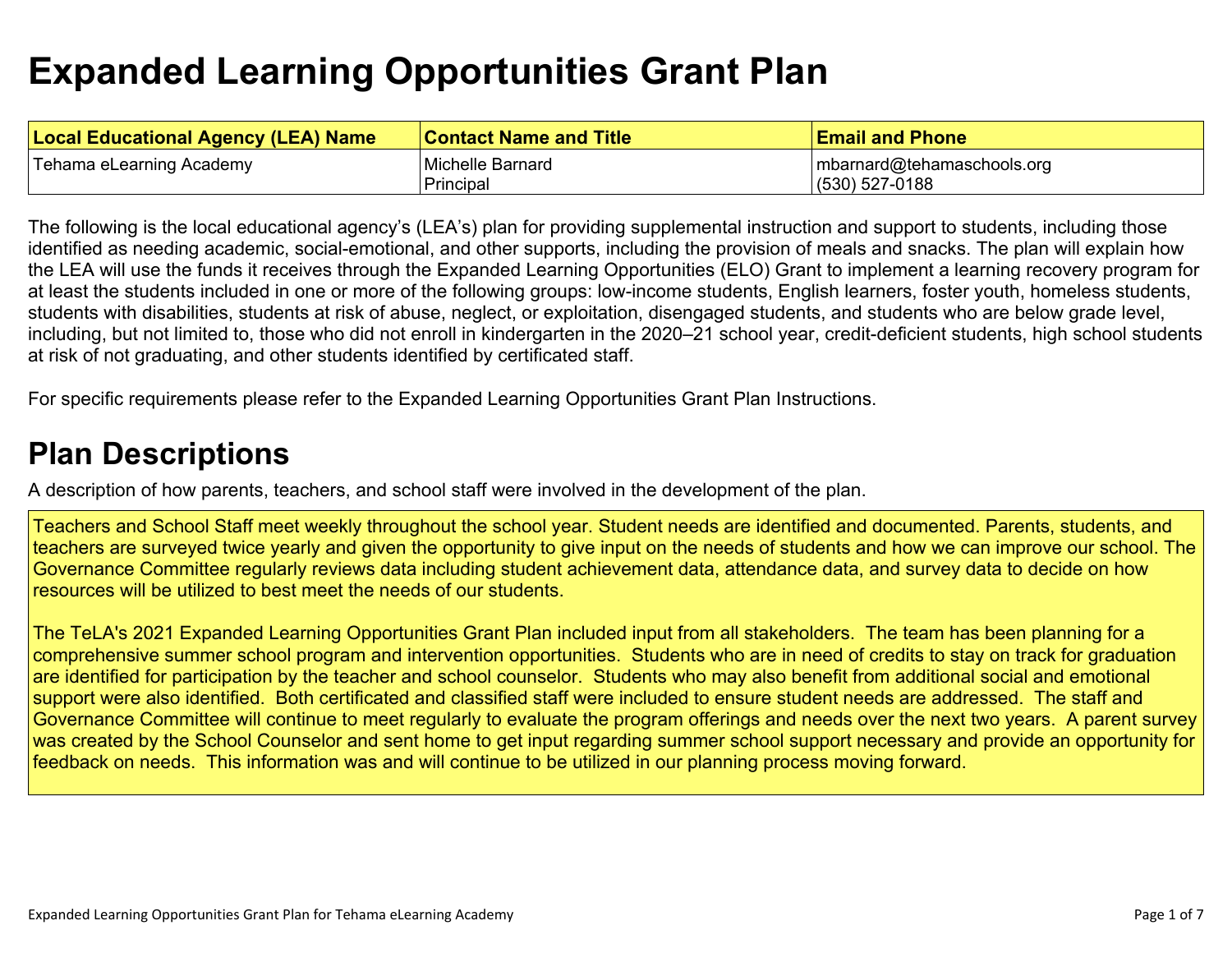A description of how students will be identified and the needs of students will be assessed.

TeLA staff identified all students who were credit deficient, in danger of failing a course, or potentially not going to be a graduate. Lack of attendance and engagement was also used as an indicator. From this information, after analysis, a plan was created to support student needs. Students who continue to fall behind in credits will be monitored and will attend on-site intervention during the school year.

A description of how parents and guardians of students will be informed of the opportunities for supplemental instruction and support.

Parents will be and are notified by the teacher and/or school counselor as well as regular communication from the school. In addition, information will be provided through the use of social media, TeLA's website, and emails/texts/phone calls from teachers, counselor, and/or principal.

A description of the LEA's plan to provide supplemental instruction and support.

TeLA plans to operate a comprehensive summer school program in 2021 and 2022. The targets will include: credit recovery in all content areas. Summer will include outreach regarding social emotional support. In 2021-2022 school year, students will attend on-site based on their academic standing and needs to ensure they stay current with course work as well as earning credits to be a graduate in four years.

### **Expenditure Plan**

The following table provides the LEA's expenditure plan for how it will use ELO Grant funds to support the supplemental instruction and support strategies being implemented by the LEA.

| <b>Supplemental Instruction and Support Strategies</b>                                                                       | <b>Planned Expenditures</b> | <b>Actual Expenditures</b> |
|------------------------------------------------------------------------------------------------------------------------------|-----------------------------|----------------------------|
| Extending instructional learning time                                                                                        | 40,844                      |                            |
| Accelerating progress to close learning gaps through the implementation, expansion,<br>or enhancement of learning supports   | 3,500                       |                            |
| Integrated student supports to address other barriers to learning                                                            | 47,160                      |                            |
| Community learning hubs that provide students with access to technology, high-speed<br>internet, and other academic supports |                             |                            |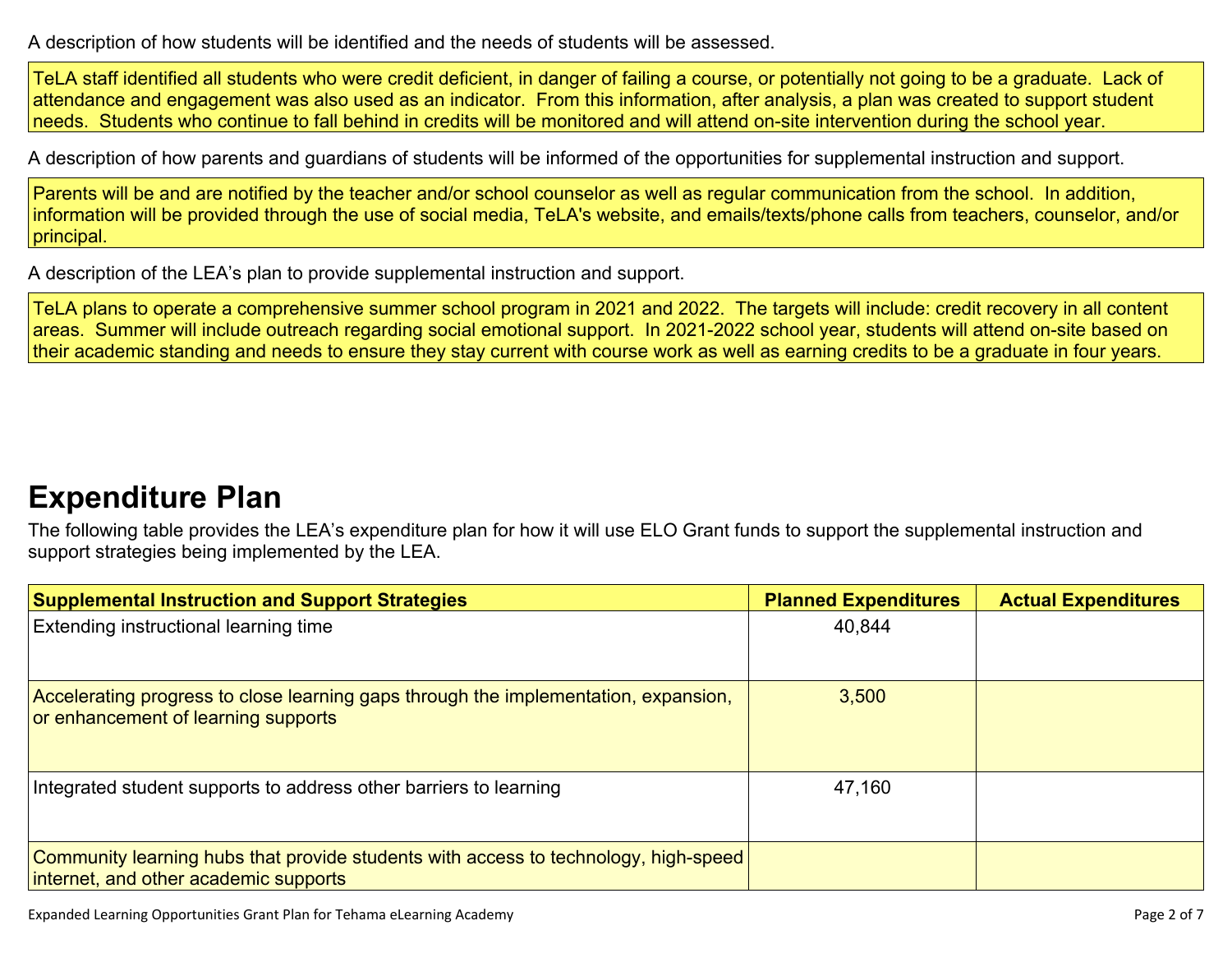| <b>Supplemental Instruction and Support Strategies</b>                                                                                                    | <b>Planned Expenditures</b> | <b>Actual Expenditures</b> |
|-----------------------------------------------------------------------------------------------------------------------------------------------------------|-----------------------------|----------------------------|
|                                                                                                                                                           |                             |                            |
| Supports for credit deficient students to complete graduation or grade promotion<br>requirements and to increase or improve students' college eligibility |                             |                            |
| Additional academic services for students                                                                                                                 |                             |                            |
| Training for school staff on strategies to engage students and families in addressing<br>students' social-emotional health and academic needs             | 5,759                       |                            |
| <b>Total Funds to implement the Strategies</b>                                                                                                            | 97,263                      |                            |

A description of how ELO Grant funds are being coordinated with other federal Elementary and Secondary School Emergency Relief Funds received by the LEA.

TeLA plans to coordinate the ELO Grant funds with additional federal Elementary and Secondary School Emergency Relief Funds to ensure the greatest impact for our students. Funds will be utilized to support expanded learning efforts through summer school, on-site support, and additional staffing to support engagement and SEL. Professional development for staff will increase as well in the areas of SEL, Equity, Diversity, and Inclusion, and Trauma Informed Practices. ELO funds will be coordinated in TeLA's LCAP which will identify the supports and actions required for student learning recovery.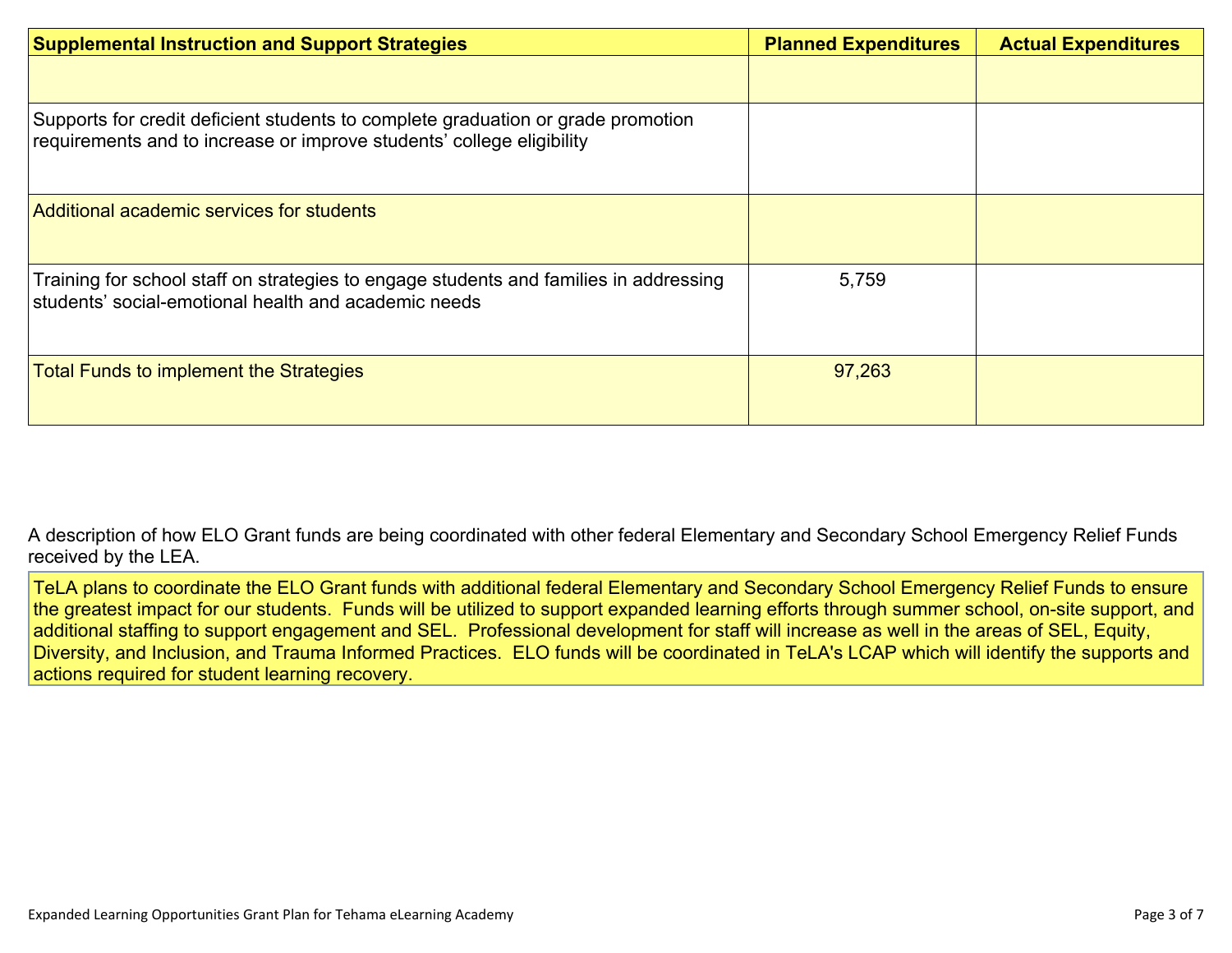### **Expanded Learning Opportunities Grant Plan Instructions: Introduction**

The Expanded Learning Opportunities Grant Plan must be completed by school districts, county offices of education, or charter schools, collectively referred to as Local Educational Agencies (LEAs), that receive Expanded Learning Opportunities (ELO) Grant funds under California *Education Code* (*EC*) Section 43521(b). The plan must be adopted by the local governing board or body of the LEA at a public meeting on or before June 1, 2021, and must be submitted to the county office of education, the California Department of Education, or the chartering authority within five days of adoption, as applicable. The plan must be updated to include the actual expenditures by December 1, 2022.

For technical assistance related to the completion of the Expanded Learning Opportunities Grant Plan, please contact *ELOGrants@cde.ca.gov.*mailto:lcff@cde.ca.gov

## **Instructions: Plan Requirements**

An LEA receiving ELO Grant funds under *EC* Section 43521(b) is required to implement a learning recovery program that, at a minimum, provides supplemental instruction, support for social and emotional well-being, and, to the maximum extent permissible under the guidelines of the United States Department of Agriculture, meals and snacks to, at a minimum, students who are included in one or more of the following groups:

- low-income.
- English learners,
- foster youth,
- homeless students,
- students with disabilities.
- students at risk of abuse, neglect, or exploitation,
- disengaged students, and
- students who are below grade level, including, but not limited to, those who did not enroll in kindergarten in the 2020–21 school year, creditdeficient students, high school students at risk of not graduating, and other students identified by certificated staff.

For purposes of this requirement

- "Supplemental instruction" means the instructional programs provided in addition to and complementary to the LEAs regular instructional programs, including services provided in accordance with an individualized education program (IEP).
- "Support" means interventions provided as a supplement to those regularly provided by the LEA, including services provided in accordance with an IEP, that are designed to meet students' needs for behavioral, social, emotional, and other integrated student supports, in order to enable students to engage in, and benefit from, the supplemental instruction being provided.
- "Students at risk of abuse, neglect, or exploitation" means students who are identified as being at risk of abuse, neglect, or exploitation in a written referral from a legal, medical, or social service agency, or emergency shelter.

*EC* Section 43522(b) identifies the seven supplemental instruction and support strategies listed below as the strategies that may be supported with ELO Grant funds and requires the LEA to use the funding only for any of these purposes. LEAs are not required to implement each supplemental instruction and support strategy; rather LEAs are to work collaboratively with their community partners to identify the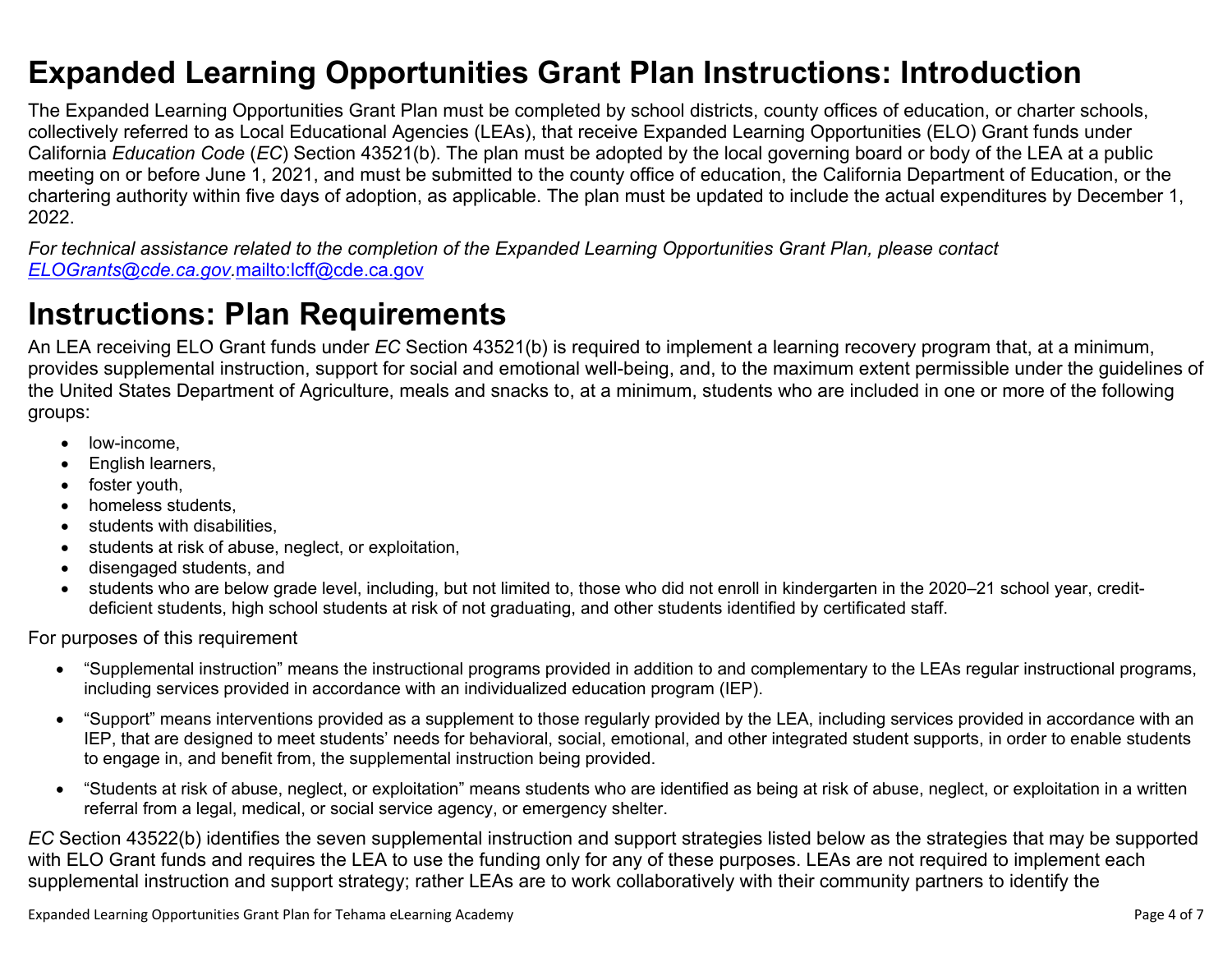supplemental instruction and support strategies that will be implemented. LEAs are encouraged to engage, plan, and collaborate on program operation with community partners and expanded learning programs, and to leverage existing behavioral health partnerships and Medi-Cal billing options in the design and implementation of the supplemental instruction and support strategies being provided (*EC* Section 43522[h]).

The seven supplemental instruction and support strategies are:

- 1. Extending instructional learning time in addition to what is required for the school year by increasing the number of instructional days or minutes provided during the school year, providing summer school or intersessional instructional programs, or taking any other action that increases the amount of instructional time or services provided to students based on their learning needs.
- 2. Accelerating progress to close learning gaps through the implementation, expansion, or enhancement of learning supports including, but not limited to, any of the following:
	- a. Tutoring or other one-on-one or small group learning supports provided by certificated or classified staff.
	- b. Learning recovery programs and materials designed to accelerate student academic proficiency or English language proficiency, or both.
	- c. Educator training, for both certificated and classified staff, in accelerated learning strategies and effectively addressing learning gaps, including training in facilitating quality and engaging learning opportunities for all students.
- 3. Integrated student supports to address other barriers to learning, such as the provision of health, counseling, or mental health services, access to school meal programs, before and after school programs, or programs to address student trauma and social-emotional learning, or referrals for support for family or student needs.
- 4. Community learning hubs that provide students with access to technology, high-speed internet, and other academic supports.
- 5. Supports for credit deficient students to complete graduation or grade promotion requirements and to increase or improve students' college eligibility.
- 6. Additional academic services for students, such as diagnostic, progress monitoring, and benchmark assessments of student learning.
- 7. Training for school staff on strategies, including trauma-informed practices, to engage students and families in addressing students' socialemotional health needs and academic needs.

As a reminder, *EC* Section 43522(g) requires that all services delivered to students with disabilities be delivered in accordance with an applicable IEP.

#### **Fiscal Requirements**

The following fiscal requirements are requirements of the ELO grant, but they are not addressed in this plan. Adherence to these requirements will be monitored through the annual audit process.

- The LEA must use at least 85 percent (85%) of its apportionment for expenditures related to providing in-person services in any of the seven purposes described above.
- The LEA must use at least 10 percent (10%) of the funding that is received based on LCFF entitlement to hire paraprofessionals to provide supplemental instruction and support through the duration of this program, with a priority for full-time paraprofessionals. The supplemental instruction and support provided by the paraprofessionals must be prioritized for English learners and students with disabilities. Funds expended to hire paraprofessionals count towards the LEAs requirement to spend at least 85% of its apportionment to provide in-person services.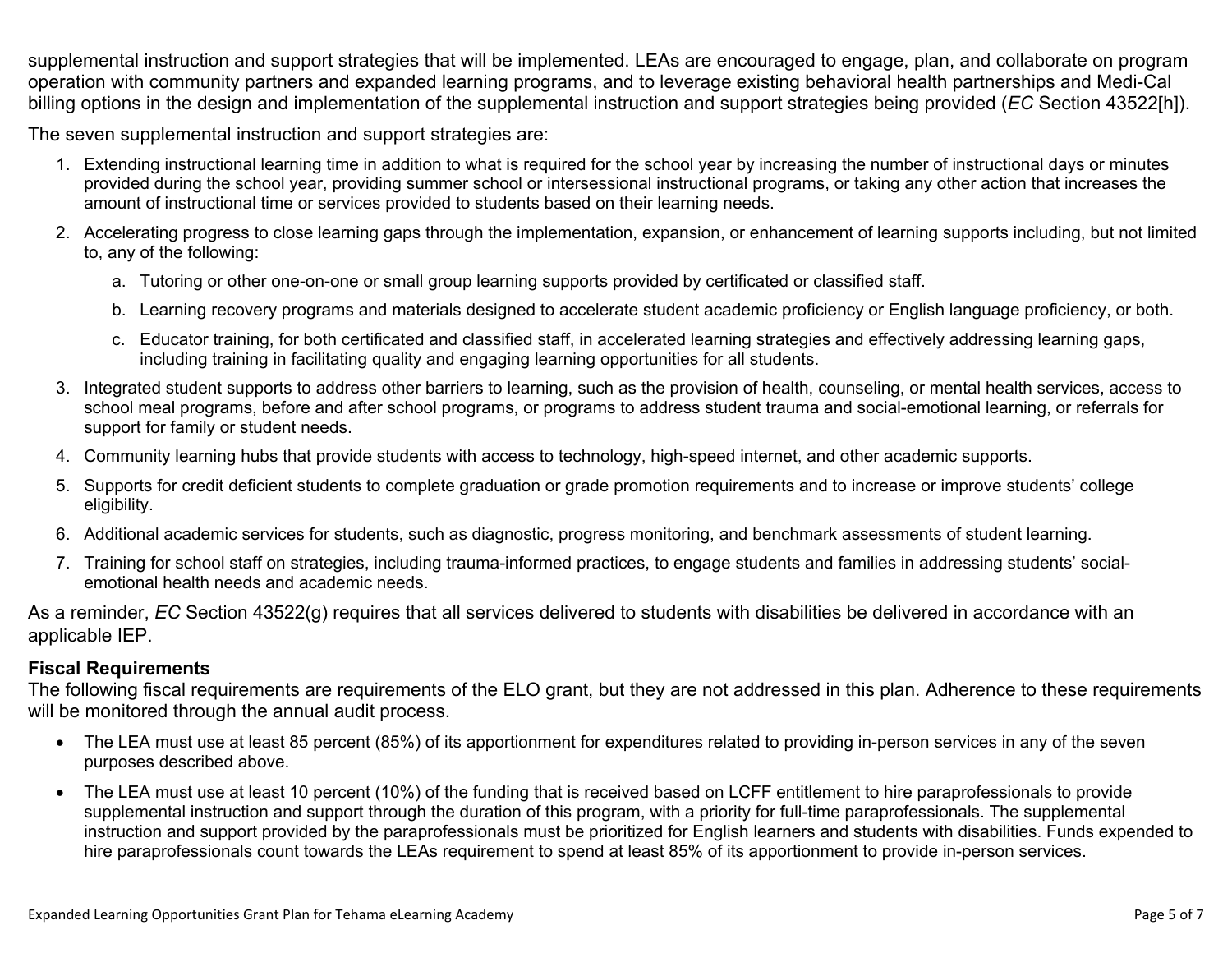An LEA may use up to 15 percent (15%) of its apportionment to increase or improve services for students participating in distance learning or to support activities intended to prepare the LEA for in-person instruction, before in-person instructional services are offered.

# **Instructions: Plan Descriptions**

Descriptions provided should include sufficient detail yet be sufficiently succinct to promote a broad understanding among the LEA's local community.

#### **A description of how parents, teachers, and school staff were involved in the development of the plan**

Describe the process used by the LEA to involve, at a minimum, parents, teachers, and school staff in the development of the Expanded Learning Opportunities Grant Plan, including how the LEA and its community identified the seven supplemental instruction and support strategies that will be implemented. LEAs are encouraged to engage with community partners, expanded learning programs, and existing behavioral health partnerships in the design of the plan.

#### A description of how parents and guardians of students will be informed of the opportunities for supplemental instruction and **support.**

Describe the LEA's plan for informing the parents and guardians of students identified as needing supplemental instruction and support of the availability of these opportunities, including an explanation of how the LEA will provide this information in the parents' and guardians' primary languages, as applicable.

#### **A description of how students will be identified and the needs of students will be assessed**

Describe the LEA's plan for identifying students in need of academic, social-emotional, and other integrated student supports, including the LEA's plan for assessing the needs of those students on a regular basis. The LEA's plan for assessing the academic needs of its students may include the use of diagnostic and formative assessments.

As noted above in the Plan Requirements, "other integrated student supports" are any supports intended to address barriers to learning, such as the provision of health, counseling, or mental health services, access to school meal programs, before and after school programs, or programs to address student trauma and social-emotional learning, or referrals for support for family or student needs.

#### **A description of the LEA's plan to provide supplemental instruction and support**

Describe the LEA's plan for how it will provide supplemental instruction and support to identified students in the seven strategy areas defined in the Plan Requirements section. As a reminder, the LEA is not required to implement each of the seven strategies; rather the LEA will to work collaboratively with its community to identify the strategies that will be implemented. The plan must include a description of how supplemental instruction and support will be provided in a tiered framework that bases universal, targeted, and intensive supports on students' needs for academic, social-emotional, and other integrated student supports. The plan must also include a description of how the services will be provided through a program of engaging learning experiences in a positive school climate.

As a reminder, *EC* Section 43522(g) requires that all services delivered to students with disabilities be delivered in accordance with an applicable individualized education program. Additionally, LEAs are encouraged to collaborate with community partners and expanded learning programs, and to leverage existing behavioral health partnerships and Medi-Cal billing options in the implementation of, this plan (*EC* Section 43522[h]).